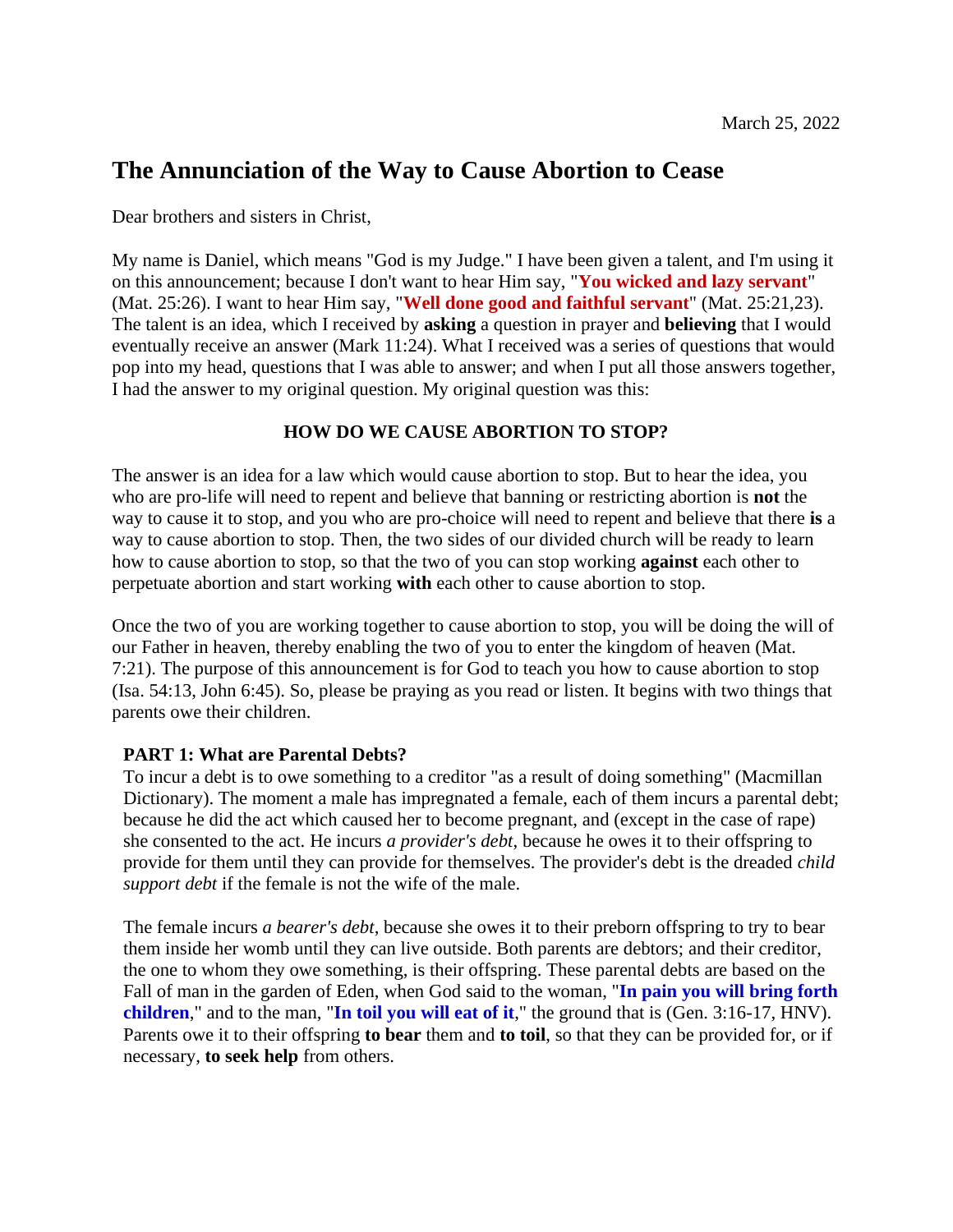## **PART 2: What is the Prenatal Sacrifice?**

A sacrifice is *an act of giving up something for the sake of something else*. If we want to cause a sacrifice to cease, we must take away its sake, that is, its purpose. Today, a certain sacrifice takes place on earth thousands of times per day. This sacrifice is *a male and female giving up the life of their preborn offspring for the sake of remitting their parental debts*. Since their offspring is not yet born, let's call it the prenatal sacrifice. We will want to take away its purpose, the remission of parental debts, by requiring the debts to be paid. When we put together what we have learned about parental debts and the prenatal sacrifice, we arrive at the following principle, upon which we can base a new bill:

> A male incurs a child support debt the moment he has impregnated a female who is not his wife, and it is wrong for any debtor to be able to get his debt remitted by taking the life of the creditor.

The male can take the life of the preborn creditor by making the female get an abortion.

### **PART 3: What Bill Would Cause the Prenatal Sacrifice to Cease?**

Here is the good news. Since it is now possible (through DNA paternity testing) to prove which male impregnated a female, it is now possible to write *a bill which would identify a newly incurred provider's debt and require the debt to be paid*, regardless of whether someone were to take the life of the creditor. If the female debtor were to take the life of the creditor, then she would assume half of the provider's debt (the exception being rape); and their debt payments would go towards the welfare of other needy children.

The bill which would do all of that is called *the Right to Choose Life Act*, because it would protect a woman's right to choose life by taking away the motive for forced abortion. Forced abortion is the illegal act of making a female get an abortion against her will. The motive for forced abortion is the remission of the provider's debt, particularly a child support debt; and the motive is taken away by requiring the debt to be paid.

> A Spanish proverb says, "**Quitada la causa, se quita el pecado**" which means "Take away the motive, and the sin is taken away."

Since the RTCL Act would take away the motive, forced abortion would be taken away. The bill would likely cause the prenatal sacrifice to cease altogether; because why would a woman want to get an elective abortion and assume half of the provider's debt as a result? Lastly, the RTCL Act is bipartisan because it is both pro-life and pro-choice. It is both pro-life and prochoice, because it is about stopping forced abortion, which is both anti-life and anti-choice. Up until now, the partisan divide has been about the legality of elective abortion, rather than the motive for forced abortion. Both parties should want to take away the motive for forced abortion, especially since pregnant women are sometimes killed for resisting forced abortion. (Kaylen Johnson and her preborn offspring were recently killed for that reason. May their souls rest in peace. Amen.)